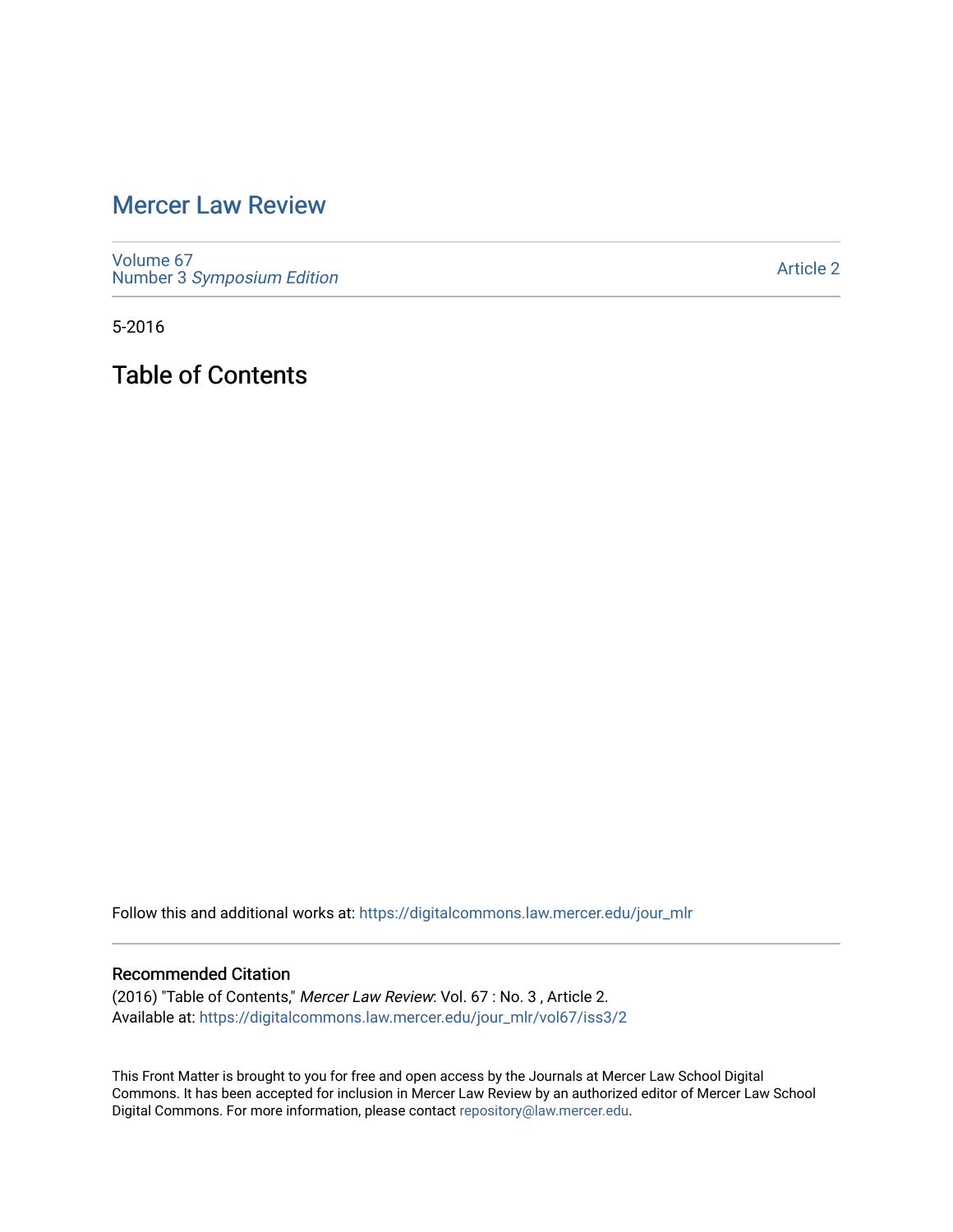# **TABLE OF CONTENTS**

# **LEAD ARTICLES EDITION**

### **Justice in the Deep South: Learning from History, Charting our Future**

### **A Symposium of the Mercer Law Review Friday, October 16, 2015**

| Justice in the Deep South: Learning from<br>History, Charting our Future             |  |
|--------------------------------------------------------------------------------------|--|
| An Introduction  Sarah Gerwig-Moore 483                                              |  |
| Symposium Transcript:                                                                |  |
| Justice in the Deep South: Learning from                                             |  |
|                                                                                      |  |
| Session One: Learning from Southern History                                          |  |
|                                                                                      |  |
| Keynote Address: Stephen B. Bright  508                                              |  |
|                                                                                      |  |
| Session Two: Learning from Struggles $\ldots \ldots \ldots \ldots \ldots \ldots 524$ |  |
| Session Three: Learning from Innovators  552                                         |  |

#### **ARTICLES**

| How The Narrative About Louisiana's<br>Non-Unanimous Criminal Jury System<br>Became a Person of Interest in the |  |
|-----------------------------------------------------------------------------------------------------------------|--|
| Case Against Justice in the Deep South Angela A. Allen-Bell 585                                                 |  |
| In Search of the Beloved Community  Robert L. Rhodes, Jr. 617<br>Tremaine Reese                                 |  |
| Public Defenders, Local Control, and<br>Brown v. Board of Education  Russell C. Gabriel 625                     |  |